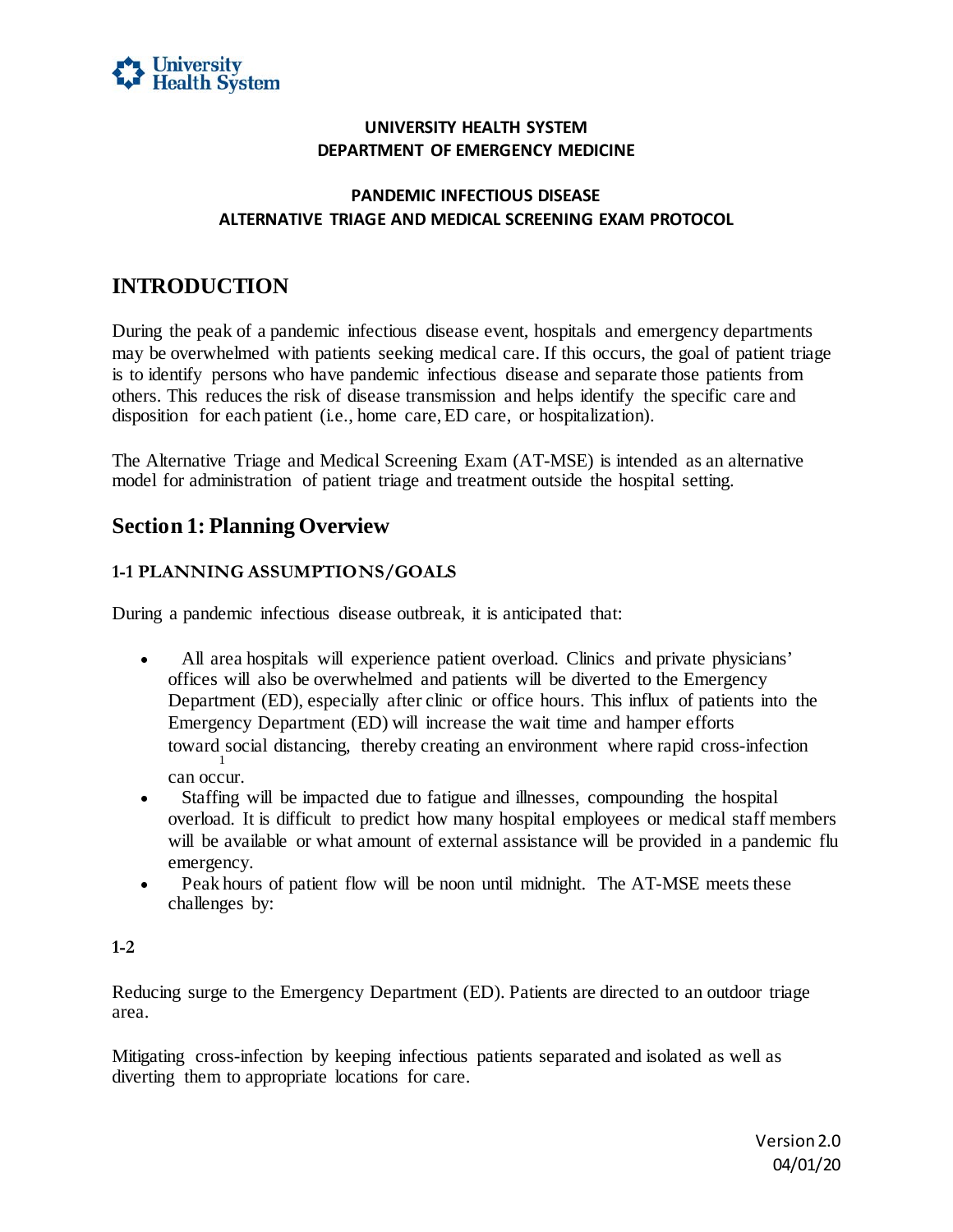

Expediting and facilitating triage, and reducing wait time.

## **AUTHORIZATION**

 Options for managing extraordinary Emergency Department (ED) surges under existing Emergency Medical Treatment and Active Labor Act (EMTALA) requirements allow hospitals to set up alternative screening sites on campus. According to the Centers for Medicare and Medicaid Services, no waiver is required:

 The Medical Screening Exam (MSE) does not have to take place in the Emergency Department (ED). A hospital may set up alternative sites on its campus to perform Medical Screening Exams (MSEs).

- *Individuals may be redirected to these sites after being logged in. The redirection and logging can even take place outside the entrance to the Emergency Department (ED).*
- *The person doing the directing should be qualified (e.g., an RN) to recognize individuals who are obviously in need of immediate treatment in the ED.*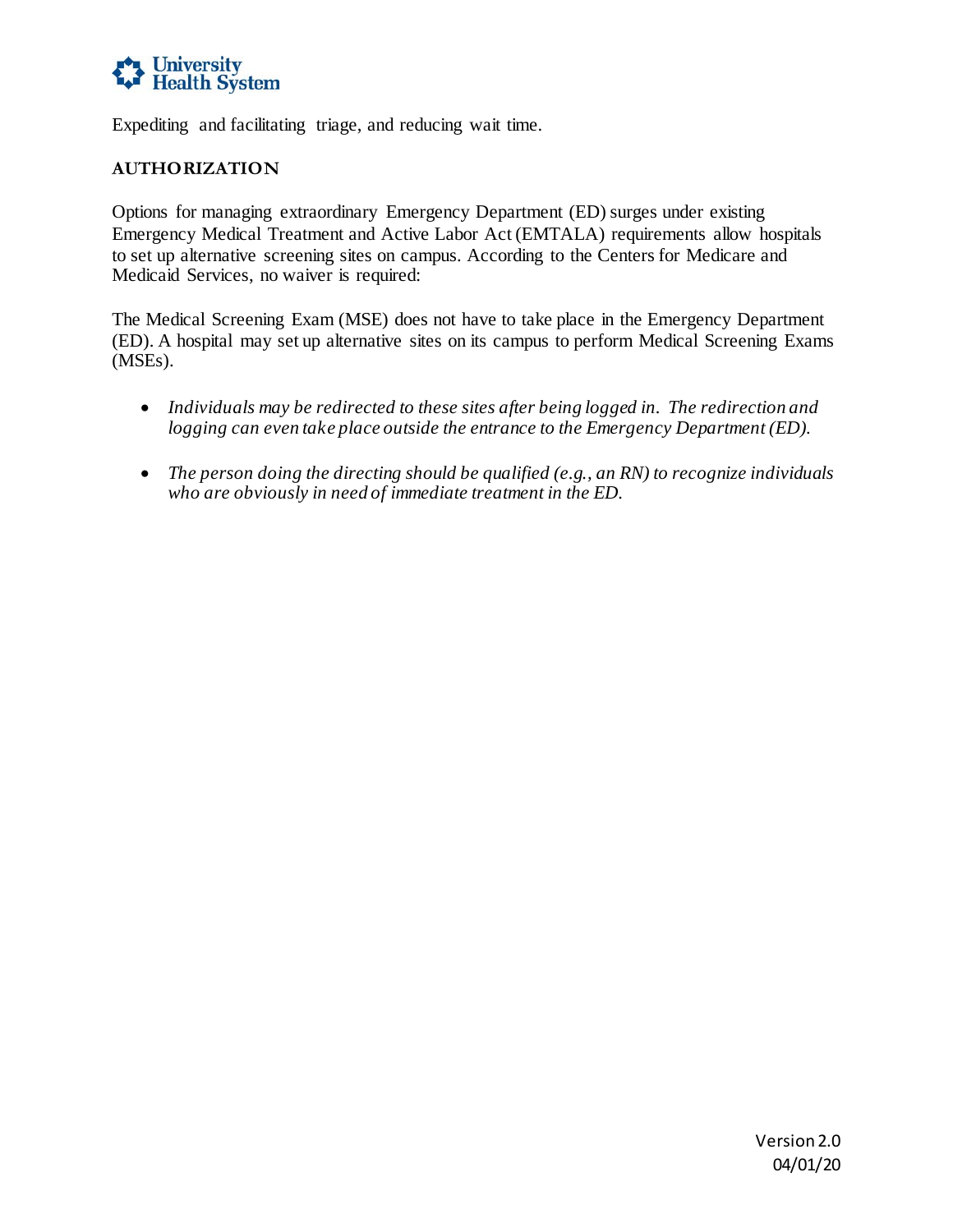

# **Section 2: Activation and Setup**

## **2-1 TRIGGERS/ACTIVATION/NOTIFICATION**

 Activation of AT-MSE is triggered when the hospital's Emergency Department (ED) has >20 hours) and the ED is above capacity due to a surge of patients with pandemic infectious Center (HCC) in conjunction with the incident command system. patients in waiting room with respiratory complaints (or who have checked in within last two symptoms. The AT-MSE plan is activated by **University Health System** Hospital Command

 Internal notifications: The decision to activate the AT-MSE will be made by the PCC and ED Attending Physician in conjunction with the ED Director, ED Medical Director and/or Chair.

 The Hospital President, COO, CNO, and CMO will be notified of the decision to activate the AT-MSE Plan.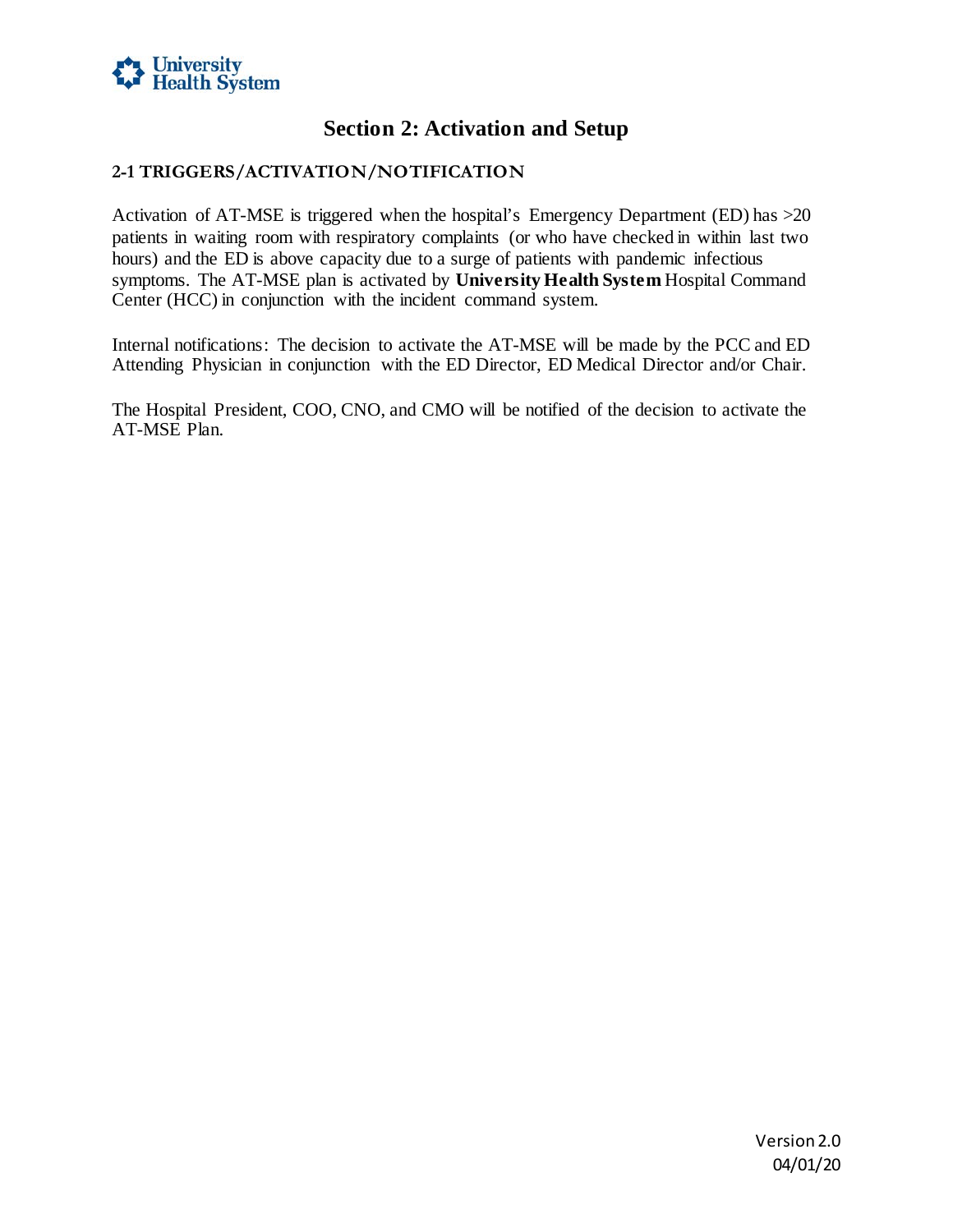

## **Section 3: AT-MSE Process**

#### **1. Hours of Operation**

 The AT-MSE will preferably operate from the hours of 11 am to 11pm any day of the week; however hours can be altered as determined by patient need and influx/surge of patients.

## 2. **Staffing**

- The AT-MSE site will be staffed with:
	- a. 2 RNs for tent, 1 additional RN for screening process
	- b. 1 Patient Care Technician
	- c. Registration staff
	- d. Physician and/or APP

#### **3. Location**

- a. The AT-MSE will be located at the front of the ambulatory emergency department entrance;
- b. The site will contain adequate signage to direct patients to the AT-MSE;
- c. The site will include a table and chairs for staff;
- d. A tent with patient care chairs;
- e. Minimum diagnostic and therapeutic supplies;
- f. Paper (downtime registration) forms; Paper T-sheet (downtime process) forms

## **4. Patient Flow Process**

- a. All patients will be directed to the AT-MSE Intake table;
- b. Basic information will be recorded on a log;
- c. All patients will be screened for pandemic infectious disease symptoms depending on the specific disease of concern; including temperature.
- d. Those screening negative, will be diverted into the ED for normal triage and patient flow processes;
- e. Those screening **POSITIVE** will be immediately masked and placed into the AT-MSE process;
- f. Patients will then have a nursing assessment to include a brief intake history, heart rate, and pulse oximetry;
- g. For STABLE patients:
	- i. Age less than 60 years
	- ii. Afebrile or Temp <100.4 $^0$ F;
	- iii. Heart Rate  $<$  120;
	- iv. Pulse Oximetry >95%;
	- v. No co-morbid conditions (i.e. cardiac disease, pulmonary disease, renal disease, or liver disease or pregnant), also no immunosuppressed patients or cancer patients undergoing active treatment
	- or cancer patients undergoing active treatment vi. They will be sent to the AT-MSE provider for a Medical Screening Exam. If no emergency medical condition exists:
		- 1. Disease specific testing will be obtained and processed per UHS protocols
		- 2. Patient will be discharged from the ED with appropriate disease isolation instructions. specific instructions, warning signs, return precautions, and self-